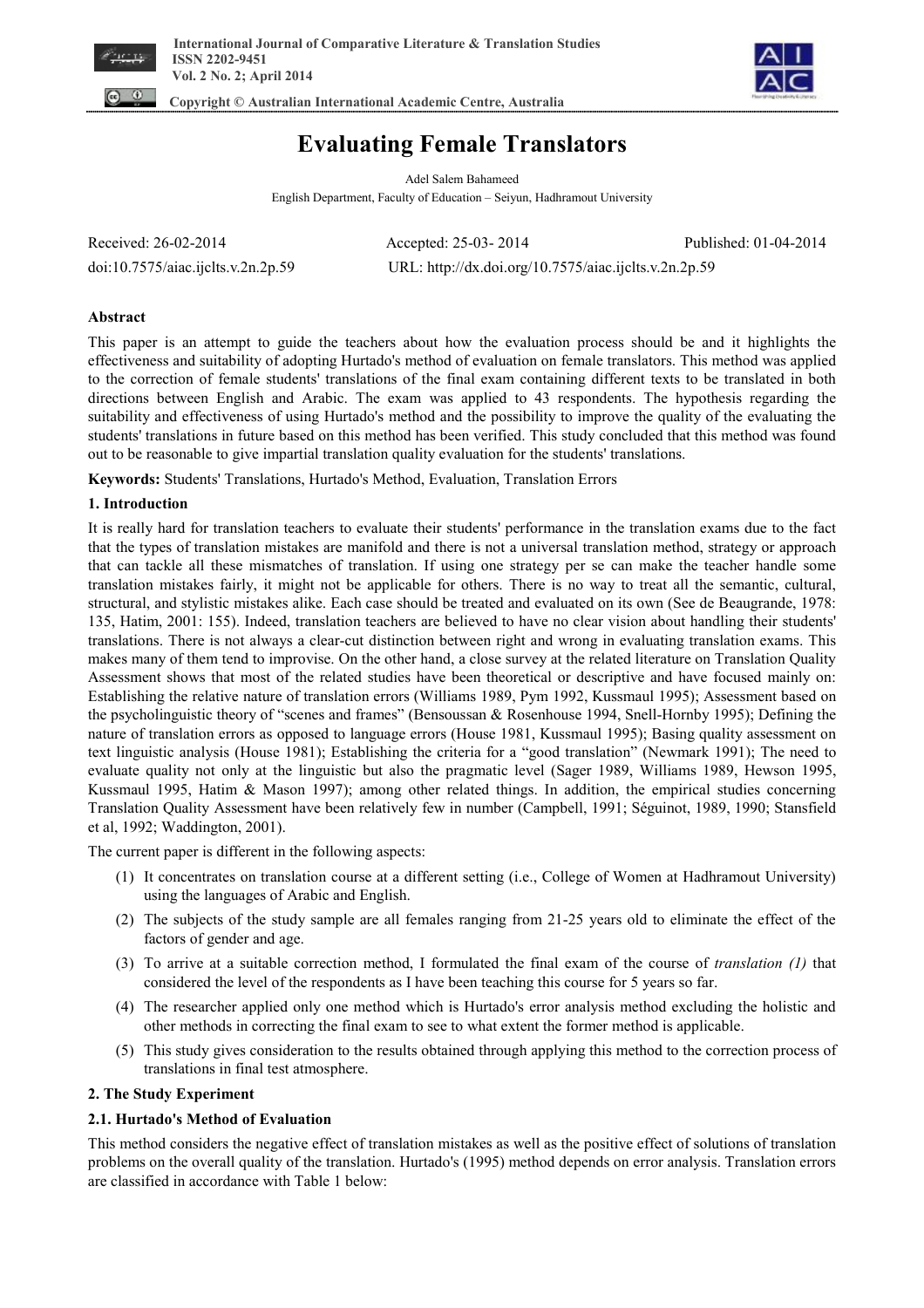| (1)<br>understanding of the source text                                     | Inappropriate renderings which affect the               | Minor Error       | Serious Error                          |  |
|-----------------------------------------------------------------------------|---------------------------------------------------------|-------------------|----------------------------------------|--|
| Mistranslation                                                              |                                                         | $-1$ point        | $-2$ points                            |  |
| Wrong meaning                                                               |                                                         | $-1$ point        | $-2$ points                            |  |
| Nonsensical                                                                 |                                                         | $-1$ point        | $-2$ points                            |  |
| Addition                                                                    |                                                         | $-1$ point        | $-2$ points                            |  |
| Omission                                                                    |                                                         | $-1$ point        | $-2$ points                            |  |
|                                                                             | Unresolved extralinguistic references                   | $-1$ point        | $-2$ points                            |  |
| Loss of meaning                                                             |                                                         | $-1$ point        | $-2$ points                            |  |
| inappropriate                                                               | Register                                                | $-1$ points       | $-2$ points                            |  |
| linguistic                                                                  | style                                                   | $-1$ points       | $-2$ points                            |  |
| variation                                                                   | Dialect                                                 | $-1$ points       | $-2$ points                            |  |
| the target language                                                         | (2) Inappropriate renderings which affect expression in | Minor Error       | Serious Error                          |  |
| Spelling                                                                    |                                                         | $-1$ point        | $-2$ points                            |  |
| Grammar                                                                     |                                                         | $-1$ point        | $-2$ points                            |  |
| lexical items                                                               |                                                         | $-1$ point        | $-2$ points                            |  |
| Text                                                                        |                                                         | $-1$ point        | $-2$ points                            |  |
| Style                                                                       |                                                         | $-1$ point        | $-2$ points                            |  |
| (3) Inadequate renderings which affect the transmission<br>of the following |                                                         | Minor Error       | Serious Error                          |  |
|                                                                             | The main function of the source text                    | $-1$ point        | $-2$ points                            |  |
|                                                                             | Secondary functions of the source text                  | $-1$ point        | $-2$ points                            |  |
| $(4)$ The plus points                                                       |                                                         | Good<br>Solutions | <b>Exceptionally Good</b><br>Solutions |  |
|                                                                             |                                                         | $+1$ point        | $+2$ points                            |  |

As for the study in hand, the sum of the negative marks was deducted from a total of 100. The student needs 50 (i.e. 50%) points to reach the lowest pass mark (which is the normal Yemeni system of evaluation).

# **3. The Hypothesis**

The hypothesis was that the suitability and effectiveness of using Hurtado's method of evaluation is high and that it is possible to improve the quality of the evaluating the students' translations in future based on this method.

# **4. The Study Sample**

This study is set to explore and describe issues related to translation evaluation. This study focused on the sample of translation students. The study was applied to female translators with almost similar age using a purposeful non-random sampling. They should not be discriminated by factors like gender and age as the focus of this study is not on these factors. Students are in the third year of their undergraduate study at the university. The justification for selecting these students is that third year students can put these respondents in a better situation to work more confidently in the exam when compared to students of lower levels. They are supposed to have a relatively good command of English general language skills besides their Arabic (mother tongue). They have already attended a translation course (i.e., translation 1) and the study has been applied to the final exam of this course, which is usually given in the first semester of the academic year.

## **5. The Final Translation Exam**

The exam paper (See appendix) was quite similar to other final exams of the same course adopted in last 5 years. It consisted of written texts in both translation directions (i.e., from English into Arabic and vice versa) so as to make a balance or moderation in the degree of the exam difficulty assuming that translation into one's mother tongue is always easier. The exam included four sentences that contained modals and passive voice, plus two general passages. The English passage discussed a story of a naive Japanese boy who was killed in USA because of his poor English while the Arabic one spoke about Zidane as the best football player in the world. Using dictionaries is allowed in this final exam. The total number of the English texts was 165 words long while the Arabic text was only 85 words. The duration of this translation exam was 3 hours. Since the English text was a bit longer, it was given 55 marks out of 100 while the remaining 45 marks go for the Arabic text.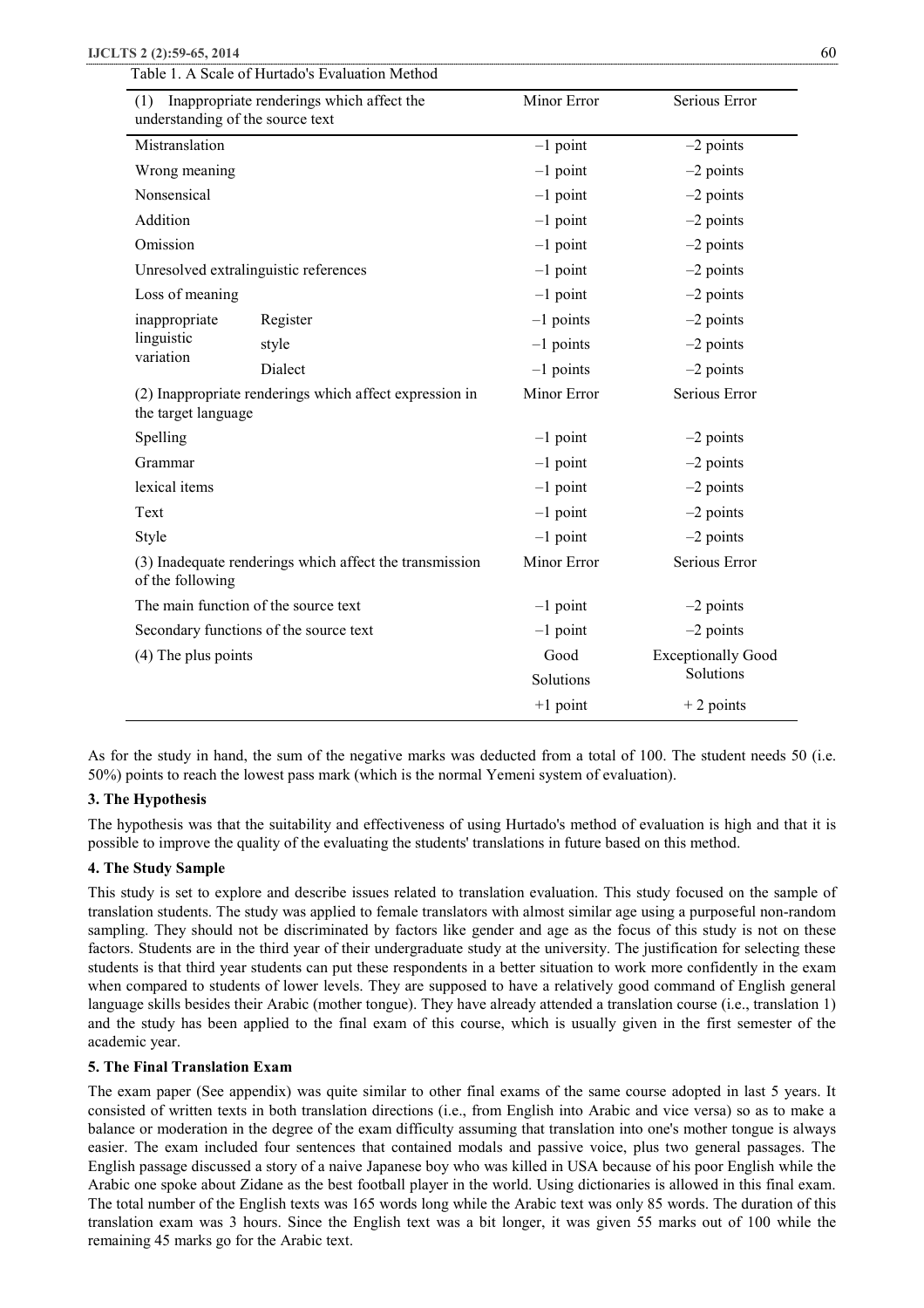## **6. How the Method Was Carried out**

To verify the hypothesis, this method was applied to 43 English department female students at the College of Women in Hadhramout University, Yemen. This evaluation method was applied by a professional corrector whose major is Arabic-English translation, considering the lessons of the translation syllabus that the students have taken in the translation course of that semester. Applying the correction process was straightforward and systematic in the light of Hurtado's (1995) method. One red line is drawn under the minor error which does not really affect the sentence general intended meaning. Two red lines are drawn under the serious error that can affect the general intended meaning. After completing the correction, the more lines are found on the answer sheet, the less level the student will get in accordance with Hurtado's correction method. Answer sheets of the final exam are given to the corrector after hiding the names of the students. This procedure is usually done for final exam of all courses by a control committee in the college to avoid bias. This is the way evaluation is carried out to get the result of each student.

#### **7. The Study Results**

In order to get high degree of objectivity in the research, the students' translation answer sheets have been corrected horizontally. That is to say, the teacher has corrected the answer of the first question for all the students at first. He then corrected the answer of the second question. Having used Hurtado (1995) correction method stated above, Table 2 below shows the general detailed result of the students.

| Student No. | Marks out | Result | Student No. | Marks out | Result |
|-------------|-----------|--------|-------------|-----------|--------|
|             | of 100    |        |             | of 100    |        |
| Student 1   | 48        | Fail   | Student 23  | 87        | Pass   |
| Student 2   | 88        | Pass   | Student 24  | 90        | Pass   |
| Student 3   | 100       | Pass   | Student 25  | 59        | Pass   |
| Student 4   | 97        | Pass   | Student 26  | 92        | Pass   |
| Student 5   | 97        | Pass   | Student 27  | 96        | Pass   |
| Student 6   | 33        | Fail   | Student 28  | 32        | Fail   |
| Student 7   | 59        | Pass   | Student 29  | 25        | Fail   |
| Student 8   | 65        | Pass   | Student 30  | 97        | Pass   |
| Student 9   | 66        | Pass   | Student 31  | 87        | Pass   |
| Student 10  | 76        | Pass   | Student 32  | 81        | Pass   |
| Student 11  | 78        | Pass   | Student 33  | 95        | Pass   |
| Student 12  | 64        | Pass   | Student 34  | 69        | Pass   |
| Student 13  | 59        | Pass   | Student 35  | 92        | Pass   |
| Student 14  | 48        | Fail   | Student 36  | 90        | Pass   |
| Student 15  | 38        | Fail   | Student 37  | 29        | Fail   |
| Student 16  | 29        | Fail   | Student 38  | 88        | Pass   |
| Student 17  | 69        | Pass   | Student 39  | 82        | Pass   |
| Student 18  | 81        | Pass   | Student 40  | 85        | Pass   |
| Student 19  | 81        | Pass   | Student 41  | 94        | Pass   |
| Student 20  | 52        | Pass   | Student 42  | 97        | Pass   |
| Student 21  | 70        | Pass   | Student 43  | 37        | Fail   |
| Student 22  | 96        | Pass   |             |           |        |

Table 2. The General Detailed Results

The first look at Table 2 above indicates that applying this correction method resulted in few failure cases. The student needs 50 marks (50%) to reach the lowest pass mark. This goes in harmony with the normal system of evaluation at Yemeni Universities. In order to precisely calculate the number of those who failed in the exam, we can take a look at Table 3 below.

Table 3. The General Accumulative Results

| Type       | Pass    | Fail      | Total   |
|------------|---------|-----------|---------|
| Frequency  | 34      |           | 4.1     |
| Percentage | 79 07 % | $20.93\%$ | $100\%$ |

Table 3 reveals that 9 cases which is equal to 20.93 % of the whole number of the study respondents did not manage to get even the lowest pass mark. To go further in the analysis, other calculation has been made on the factor of the translation direction to see whether this factor has any impact. Table 4 below shows a detailed outcome of Q1 which contained texts to be translated into Arabic and Q2 which contained a text to be translated into English.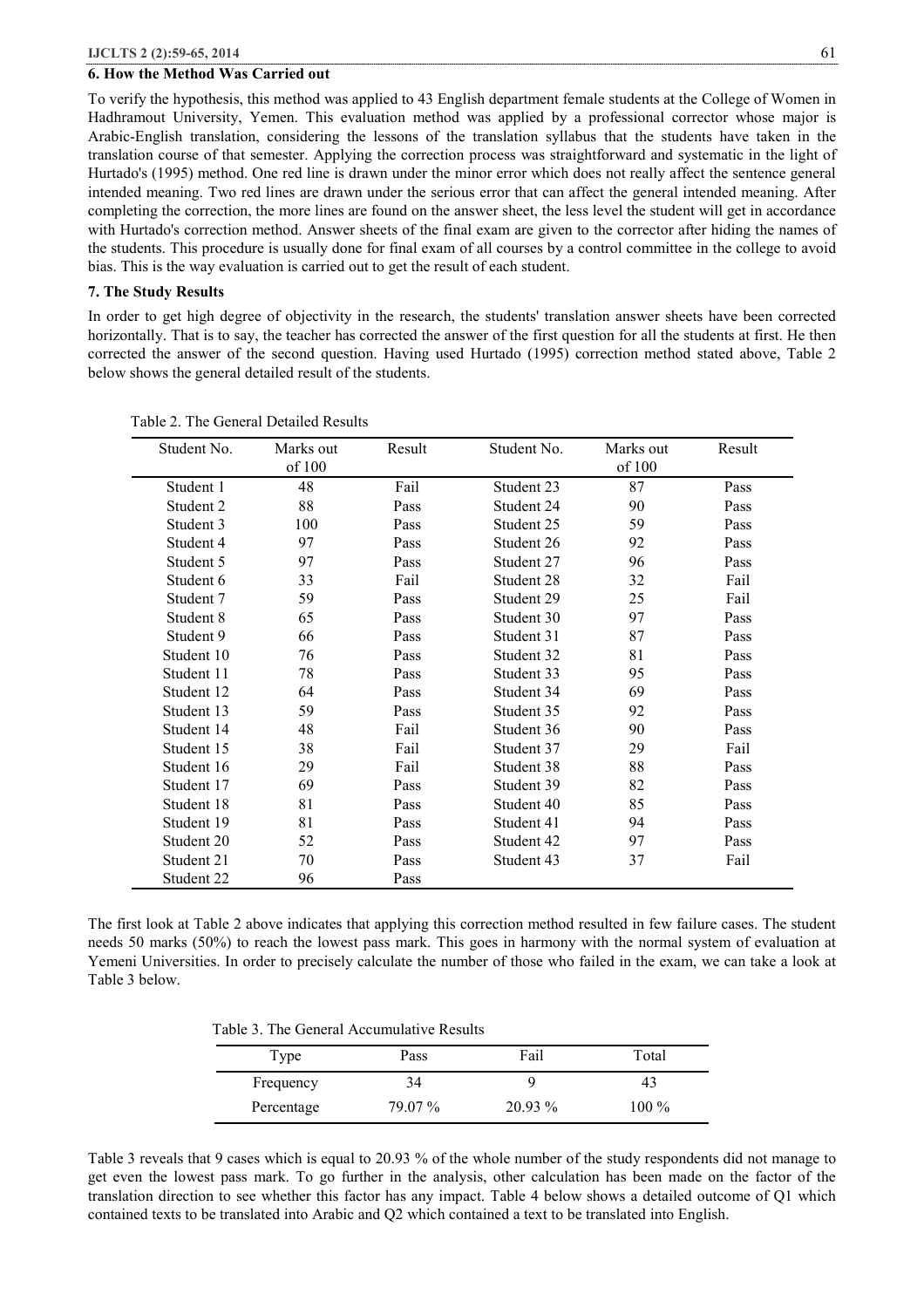| <b>IJCLTS 2 (2):59-65, 2014</b> |  |
|---------------------------------|--|
|---------------------------------|--|

|  | Table 4. The Impact of the Translation Direction on Failure Rate |
|--|------------------------------------------------------------------|
|--|------------------------------------------------------------------|

| Student No. | Direction    | Direction        | Student No. | Direction    | Direction        |
|-------------|--------------|------------------|-------------|--------------|------------------|
|             | to Arabic    | to English       |             | to Arabic    | to English       |
|             | $(55$ marks) | $(45$ marks)     |             | $(55$ marks) | $(45$ marks)     |
| Student 1   | 31           | 17               | Student 23  | 52           | 35               |
| Student 2   | 49           | 39               | Student 24  | 49           | 41               |
| Student 3   | 55           | 45               | Student 25  | 38           | 21               |
| Student 4   | 53           | 44               | Student 26  | 51           | 41               |
| Student 5   | 52           | 45               | Student 27  | 54           | 42               |
| Student 6   | 27           | 6                | Student 28  | 32           | $\mathbf{0}$     |
| Student 7   | 43           | 16               | Student 29  | 19           | 6                |
| Student 8   | 41           | 24               | Student 30  | 52           | 45               |
| Student 9   | 42           | 24               | Student 31  | 47           | 40               |
| Student 10  | 50           | 26               | Student 32  | 49           | 32               |
| Student 11  | 46           | 32               | Student 33  | 50           | 45               |
| Student 12  | 31           | 33               | Student 34  | 39           | 30               |
| Student 13  | 38           | 21               | Student 35  | 48           | 44               |
| Student 14  | 44           | $\overline{4}$   | Student 36  | 51           | 39               |
| Student 15  | 36           | $\overline{2}$   | Student 37  | 29           | $\boldsymbol{0}$ |
| Student 16  | 29           | $\boldsymbol{0}$ | Student 38  | 52           | 36               |
| Student 17  | 45           | 24               | Student 39  | 51           | 31               |
| Student 18  | 43           | 38               | Student 40  | 49           | 36               |
| Student 19  | 49           | 32               | Student 41  | 52           | 42               |
| Student 20  | 38           | 14               | Student 42  | 52           | 45               |
| Student 21  | 37           | 33               | Student 43  | 34           | $\overline{3}$   |
| Student 22  | 52           | 44               |             |              |                  |

\* The dark boxes indicate failure while the bright boxes indicate success.

The table above gives an indication that the factor of translation direction has a significant impact on the students' failure rate. In order to calculate the number of those who failed in each direction, we can take a look at Table 5 below.

| Table 5. Total of the hilpact of the Translation Direction on Famale |              |                      |
|----------------------------------------------------------------------|--------------|----------------------|
|                                                                      | Direction    | Direction            |
|                                                                      | to Arabic    | to English           |
|                                                                      | $(55$ marks) | $(45 \text{ marks})$ |
| Total of Failure                                                     |              | 13                   |
| percentage                                                           | $4.65\%$     | $30.23 \%$           |

Table 5. Total of the Impact of the Translation Direction on Failure Rate

Table 5 displayed the students' result on each question with different translation direction. It has been found out that there is a profound impact of the translation direction on failure rate. Most failure cases happened in the Q2 which requires translation to go from Arabic into English. 13 students (30.23 %) were unsuccessful and got below 50 % of the marks allotted for this question despite the fact that Q2 was only given 45 when compared to Q1 which was given 55 by the translation exam designer to lessen the impact of this factor. Therefore, this is a strong indication that students' competence of the English language, especially in English writing skill, is remarkably poor.

#### **8. Discussion**

Critics may say that the Hurtado's method of evaluation is reasonable, but it does not have enough degree of precision and objectivity because of its partial reliance on the corrector's personal anticipation and appreciation. For example, the corrector can subtract 1 or 2 marks for each mistake according to his own ability to behave in a sensible way and make personal decision. There is no definite criterion to choose either one as exactly as it can be seen in applying the other error analysis method (Cf. Kussmaul 1995:129) in which correction process can result in objectively calculated marks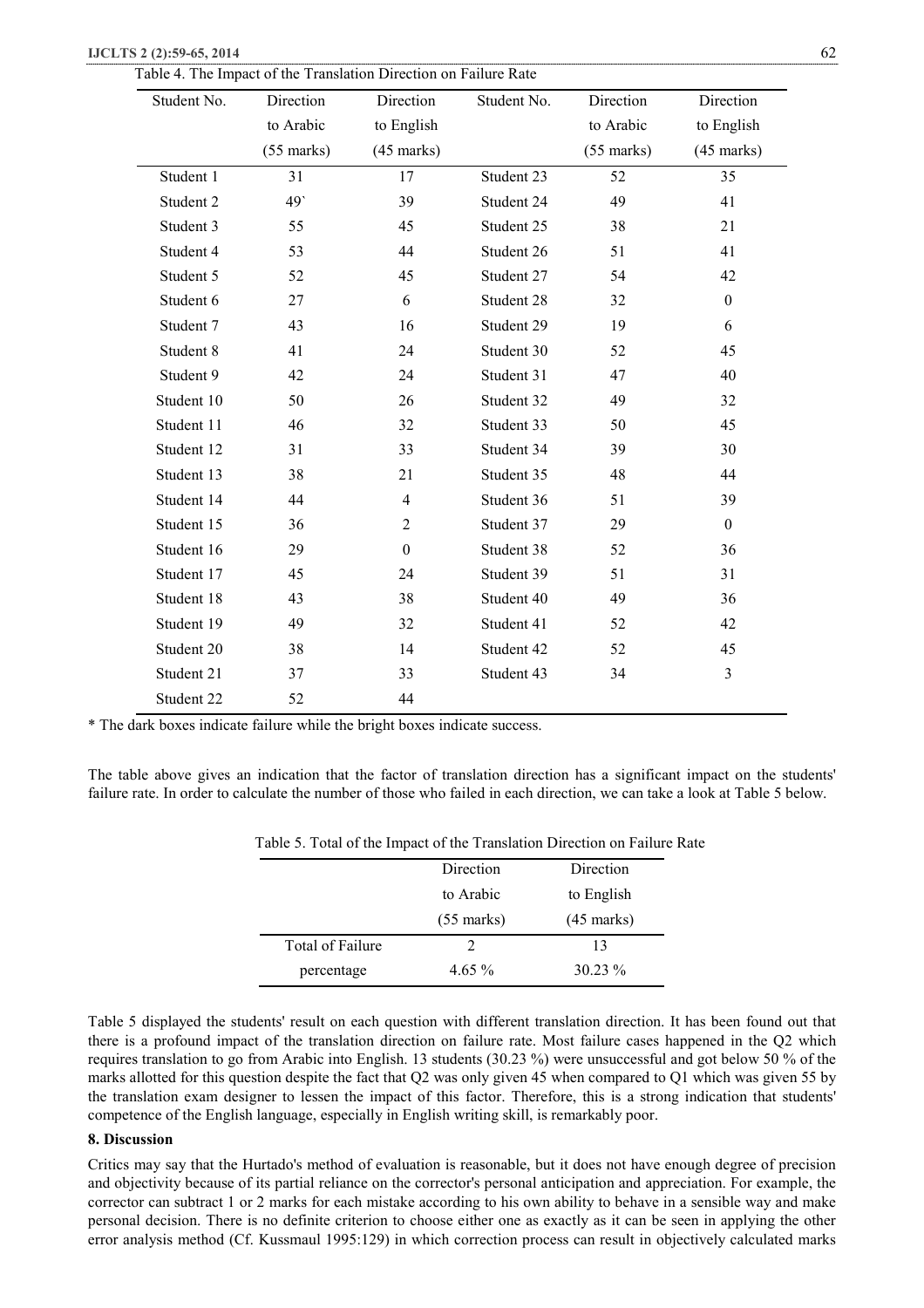without the corrector's emotional interference. However, this method is believed to have minimized the subjectivity in the correction process and increased the objectivity in return. This can be seen in the restriction imposed on the corrector that makes him/her move only within the range of 1-2 marks for a mistake. It doesn't give freedom more than that.

In addition, Hurtado's method proponents defend it by saying that it is logically fine due to the fact that the corrector would usually be a reliable professional teacher who can fairly take the right decision with this regard. Moreover, all students were evaluated without bias and whatever decision was taken for a student will be applied to all others simply because answer sheets of the final exam are given to the corrector without the students' names.

On the other hand, taking a close look at the students' general accumulative result (Table 3) has given a general impression that this method is sensible. This can be manifested in the number of the failure cases which reached 9 students (20.93 %). The local policy of the college considers this to be reasonable percentage of failure rate which normally happens in most subjects taught in this particular English department. This denotes that Hurtado's method could constitute an acceptable option to evaluate translations when compared to the other holistic evaluation method (Waddington, 2001) which is accused of being too lenient and allows many students to be part of the highest level according to the method scale.

On the other hand, Hurtado's method is thought to have pushed the corrector to be rather lenient and it confines him/her to subtract 2 marks maximum for an error even though some lexical, grammatical, or spelling errors were too serious and deserve more marks to be subtracted because such mistakes can completely distort the translation. These mistakes are considered serious, but they are penalized with -2 only. However, one should bear in mind that students are beginners and they have studied translation for the first time in their life. Translation 1 in which they were examined is the first course that they study about translation. Probably, they might be treated with more strictness for evaluating exams of translation 2 and other advanced courses. More precisely, Hurtado's method has proved to be valid for this particular sample of translation beginners. It might not be valid for experienced translators. This assumption needs further study to support or refute it.

Moreover, it was observed that the direction of the translation was a remarkable factor and had a clear connection with the degree of difficulty of the exam questions. In accordance with result shown in Table 5 above, it was quite clear that most mistakes were committed in the question in which students were supposed to translate a text from Arabic into English. This supported the assumption that translating into one's mother tongue is easier.

# **9. Conclusion**

The conclusions of the study can be summed up in the fact that if Hurtado's correction method is accused of being not strict enough, it remains valid for translation beginners. It is a dependable method because it can be justly applied to all students without distinction.

The other accusation of Hurtado's method is that it allows some room of evaluation to depend on the corrector's subjective intuition which might be rather imprecise and hard to measure. However, this intuition is sensible and trustworthy since the subjective range is limited and the correction process is always carried out by professional translation teachers.

On the other hand, an advantage of this method is that it can easily distinguish the studious top respondents and it can give good chance to see the individual differences among students. It also keeps failure rate to be within the normal range. This would make us say that the hypothesis regarding the suitability of using this evaluation analysis method has been verified. This gives a positive impression that this method is not too lenient. This method is manifested, according to the results, in the fact that students are accountable for the lexical, grammatical, or spelling errors.

However, it might be generally felt that the penalty is smaller than the mistake committed bearing in mind that when the penalty is small, the students do not ask about it or try to correct themselves. They may carelessly repeat committing the same mistake many times. On the contrary, if the evaluation scale is strict and penalty is tough, this encourages the students to try understanding their mistakes and they would become keen to correct themselves and avoid doing the same mistake in future. Therefore, there is a kind of worry that students will not improve in translation if they were given easy success like that. Therefore, other advanced translation courses should not be evaluated using this method.

Finally, it is concluded that the exam questions were sensible and rather easy. This has been shown in the result in which (79.07 %) of the students has scored pass mark. Despite the relative simplicity of the exam, possibility of using dictionaries, and the long time allowed, the total failure cases (20.93 %) are not too little though. This failure rate in this simple exam is a clear indication that the translation competence of a considerable number of students is rather poor and a recommendation is, therefore, worth mentioning here. It is that there should be an entrance (written and oral) exam for the new comers who want to join the English department in this particular college so that only those with highest potentials who should not exceed 35 students per year are to be accepted.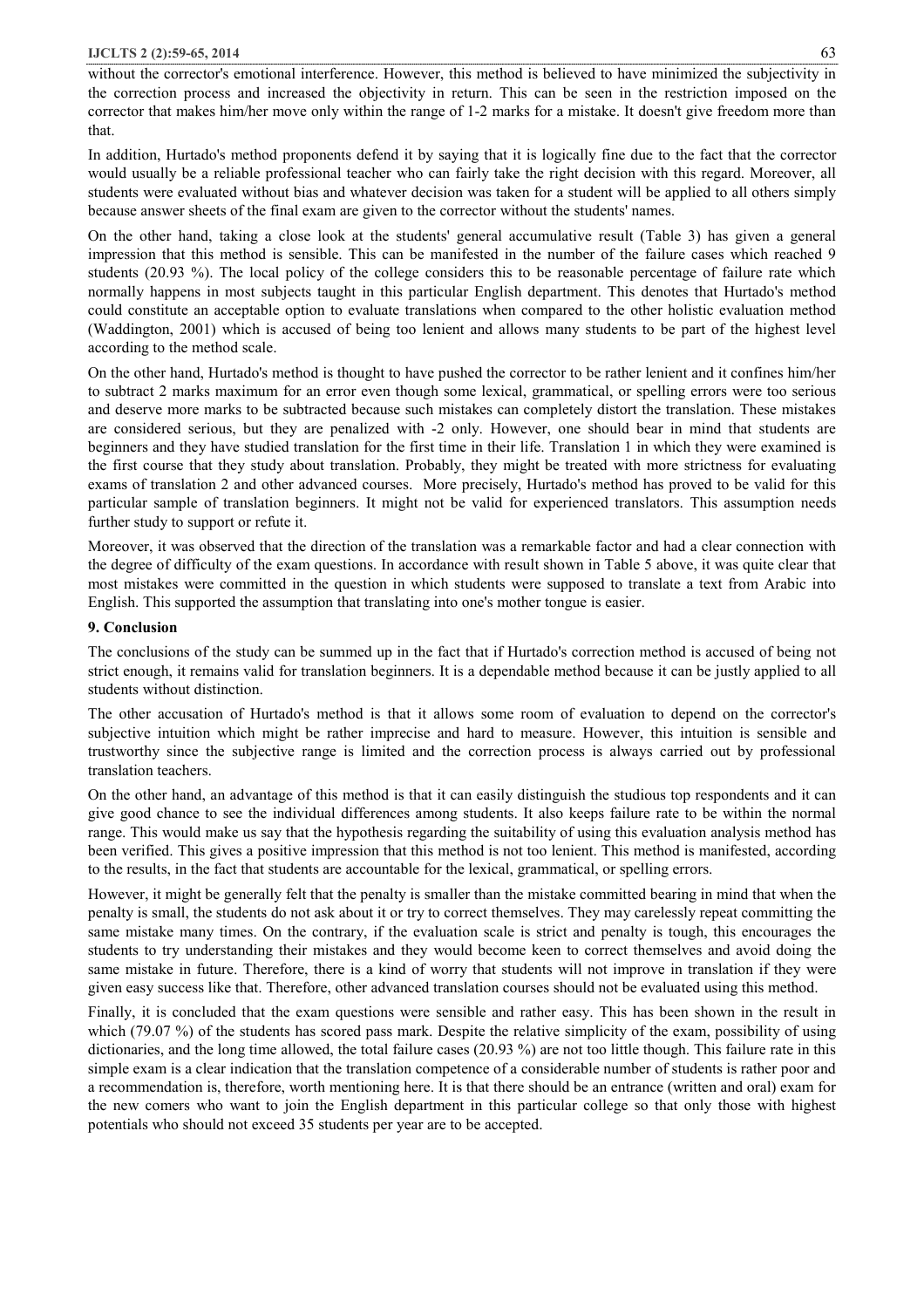## **References**

Beaugrande, R. de. (1978). *Factors in a Theory of Peotic Translating.* Assen: van Gorcum; Amsterdam: Rodopi.

Bensoussan, M. and J. Rosenhouse. (1994). "Evaluating student translations by discourse analysis," *Babel*, 36-2, pp. 65- 84.

Campbell, S. J. (1991). "Towards a Model of Translation Competence," *Meta* 36-2/3, pp. 329-243.

Hatim, B. (2001). *Teaching and Researching Translation*. Pearson Education Limited, Edinburgh: Harlow, EssexCM20 2JE, England.

—– and I. Mason. (1997). *The Translator as Communicator,* London, Routledge.

Hewson, L. (1995). "Detecting Cultural Shifts: Some Notes on Translation Evaluation," *Cross-Words. Issues and Debates in Literary and Non-literary Translating* (I. Mason and C. Pagnoulle, eds.), Liège, L3, Liège Language and Literature, pp. 101-108.

House, J. (1981). *A Model for Translation Quality Evaluation*, Tübingen, Gunter Narr.

Hurtado Albir, A. (1995). "La didáctica de la traducción. Evolución y estado actual," *X Perspectivas de la Traducción,*  (P. Fernández, ed.), Valladolid, Universidad de Valladolid, pp. 49-74.

Kussmaul, P. (1995). *Training the Translator*, Amsterdam, John Benjamins.

Newmark, P. (1991). *About Translation*, Clevedon, Multilingual Matters.

Pym, A. (1992). "Translation Error Analysis and the Interface with Language Teaching," *Teaching Translation and Interpreting. Training, Talent and Experience. Papers from the First Language International Conference, Elsinore, Denmark, 31 May–2 June, 1991* (C. Dollerup and A. Loddegaard, eds.), Amsterdam, John Benjamins, pp. 279-288.

Sager, J. C. (1989). "Quality and Standards: The Evaluation of Translations," *The Translator's Handbook* (C. Picken, ed.), London, ASLIB, pp. 91-102 [This is the second edition of *The Translator's Handbook* (1983)].

Séguinot, C. (1989). "Understanding Why Translators Make Mistakes," *TTR*, 2-2, pp. 73-102.

—– (1990). "Interpreting Errors in Translation," *Meta*, 25-1, pp. 68-73.

Snell-Hornby, M. (1995). "On Models and Structures and Target Text Cultures: Methods of Evaluateing Literary Translations," *La Traducció Literària* (Josep Marco Borillo, ed.), Castelló de la Plana, Publicacions de la Universitat Jaume I, coll. "Estudis sobre la traducció," no 2, pp. 43-58.

Stansfield, C. W., M. L. Scott and D. M. Kenyon. (1992). "The Measurement of Translation Ability." *The Modern Language Journal*, 76-iv, pp. 455-67.

Waddington, C. (2001). "Different Methods of Evaluating Student Translations: The Question of Validity" *Meta: Translators' Journal*, vol. 46, p. 311-325.

Williams, M. (1989). "The Evaluation of Professional Translation Quality: Creating Credibility out of Chaos," *TTR*, 2- 2, pp. 13-33.

## APPENDIX

## *FINAL EXAM IN THE SUBJECT OF TRANSLATION (1)*

**Hadhramaut University College of Women – Seiyun** 



**جامعة حضرموت كلیة البنات ـ سیئون**

**Final Exam of the First Semester 2013-2014** 

Class: Third Year Date: Thursday 23/1/2014 Department: English Time Allowed: 3 hours

**Course: Translation (1)**